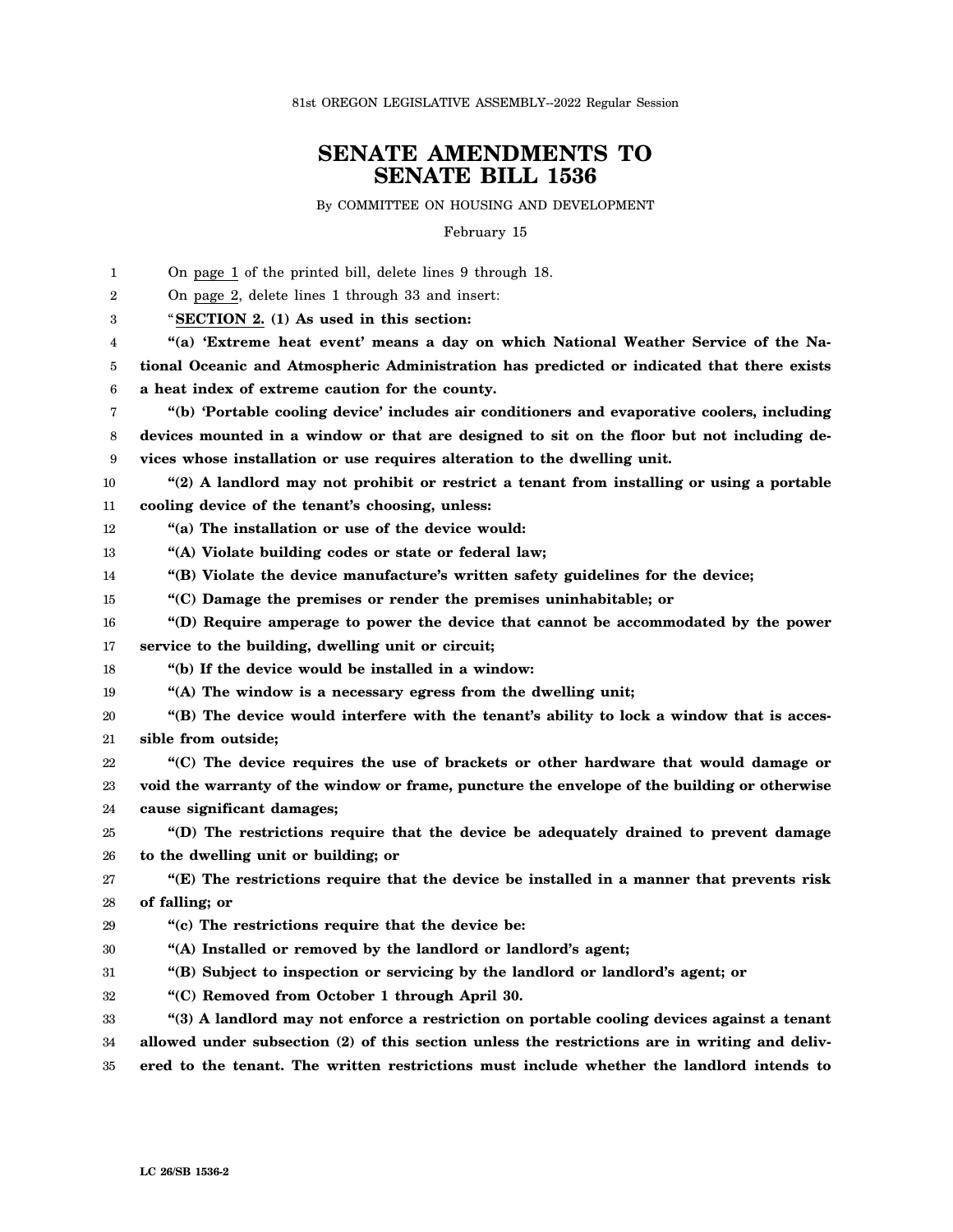1 2 3 **operate, whenever there is an extreme heat event for the county of the premises, one or more community cooling spaces available to the tenant that are located on or near the premises and that maintain a temperature of not higher than 80 degrees Fahrenheit.**

4 5 **"(4) A landlord is immune from liability for any claim for damages, injury or death caused by a portable cooling device installed by the tenant.**

6 7 8 9 10 **"(5) A landlord who must limit portable cooling devices for a building under subsection (2)(a)(D) of this section shall prioritize allowing the use of devices for individuals who require a device to accommodate a disability. A landlord is not responsible for any interruption in electrical service that is not caused by the landlord, including interruptions caused by an electrical supply's inability to accommodate use of a portable cooling device.**

11 12 13 **"(6) If a landlord issues a termination notice under ORS 90.392 or 90.630 based on a violation of a restriction regulating a portable cooling device allowed under subsection (2) of this section:**

14 15 **"(a) On each day that there is an extreme heat event for the county of the premises, the notice period described in ORS 90.392 (3), (4), (5) or (6) or 90.630 (1), (3) or (6) does not run.**

16 **"(b) The termination notice must state:**

17 **"(A) The deadline of a cure period designated in the notice, if any;**

18 19 **"(B) That the date of termination specified in the notice will be extended by one day for each day that there is an extreme heat event for the county of the premises; and**

20 21 **"(C) That information regarding days with an extreme heat event can be found on the website for the Housing and Community Services Department.**".

22 On page 4, line 45, delete "or".

23 On page 5, delete lines 1 through 7 and insert:

24 "(C) Interfere with the common elements of the condominium; or

25 26 "(D) Require amperage to power the device that cannot be accommodated by the power service to the building, unit or circuit;

27 "(b) The device would be installed in a window and:

28 "(A) The window is a necessary egress from the unit;

29 30 "(B) The device would interfere with the unit owner's ability to lock a window that is accessible from outside;

31 32 33 "(C) Requires the use of brackets or other hardware that would damage or void the warranty of the window or frame, puncture the envelope of the building or otherwise cause significant damages;

34 35 "(D) The restrictions require that the device be adequately drained to prevent damage to the dwelling unit or building; or

36 37 "(E) The restrictions require that the device be installed in a manner that prevents risk of falling; or".

38 Delete lines 40 through 45.

39 On page 6, delete lines 1 through 6 and insert:

40 41 42 43 44 "**HOUSING AND COMMUNITY SERVICES DEPARTMENT WEBSITE** "**SECTION 7. Section 8 of this 2022 Act is added to and made a part of ORS chapter 458.** "**SECTION 8. The Housing and Community Services Department shall make available on**

45 **the department's website:**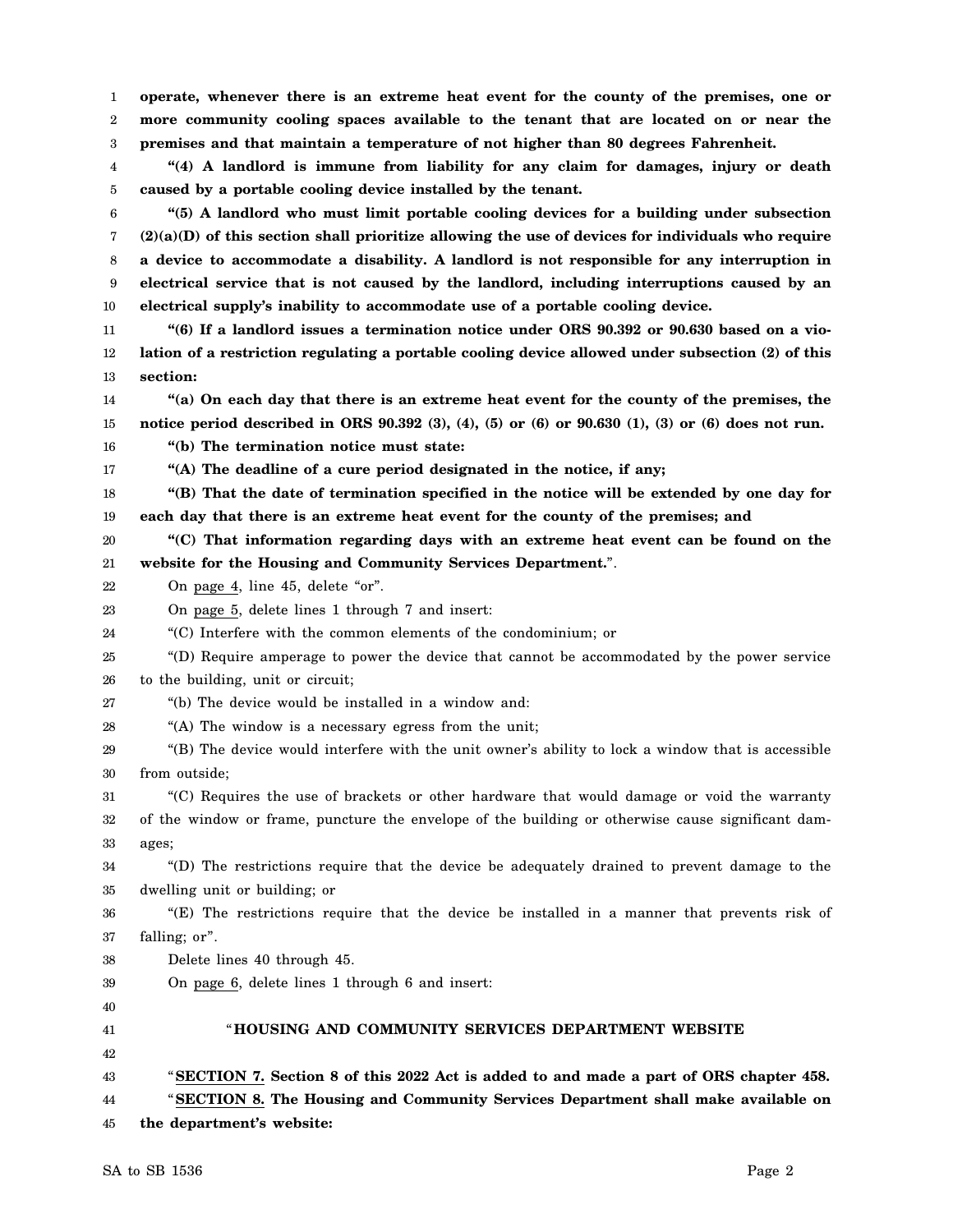| 1      | "(1) A list of dates and counties in which there exists an extreme heat event as defined       |
|--------|------------------------------------------------------------------------------------------------|
| 2      | in section 2 of this 2022 Act. Dates published on the website must remain on the website for   |
| 3      | at least one year.                                                                             |
| 4      | "(2) Information regarding relevant programs and services available to landlords to pro-       |
| 5      | vide adequate cooling under ORS $90.320$ (1)(m) or $90.730$ (3)(d), including:                 |
| 6      | "(a) Programs administered by the department;                                                  |
| 7      | "(b) Information provided by the Oregon Health Authority regarding programs adminis-           |
| 8      | tered by the authority;                                                                        |
| 9      | "(c) Information provided by the State Department of Energy regarding programs ad-             |
| $10\,$ | ministered by the department;                                                                  |
| 11     | "(d) Programs administered by a nongovernmental entity that administers public purpose         |
| 12     | charges under ORS $757.612$ (3)(d); and                                                        |
| 13     | "(e) Federal programs, rebates or incentives, including those administered by the              |
| 14     | <b>Bonneville Power Administration.".</b>                                                      |
| 15     | On page 7, delete lines 10 through 23 and insert:                                              |
| 16     | "(m) For a dwelling unit in a building where building permits for its construction were issued |
| 17     | on or after April 1, 2024, adequate cooling facilities that:                                   |
| 18     | "(A) Provide cooling in at least one room of the dwelling unit, not including a bathroom;      |
| 19     | "(B) Conform to applicable law at the time of installation and are maintained in good working  |
| 20     | order; and                                                                                     |
| $21\,$ | "(C) May include central air conditioning, an air-source or ground-source heat pump or a port- |
| 22     | able air conditioning device that is provided by the landlord.".                               |
| 23     | On page 9, delete lines 18 through 45 and delete pages 10 through 12.                          |
| 24     | On page 13, delete lines 1 through 22 and insert:                                              |
| 25     |                                                                                                |
| 26     | "RESIDENTIAL HEAT PUMP REBATES AND GRANTS                                                      |
| 27     |                                                                                                |
| 28     | "SECTION 12. (1) The State Department of Energy shall provide rebates for the purchase         |
| 29     | and installation of air-source or ground-source heat pumps to owners of a dwelling unit used   |
| 30     | as a residential tenancy and to owners of a manufactured dwelling or recreational vehicle      |
| 31     | who rent a space in a manufactured dwelling or recreational vehicle park.                      |
| 32     | " $(2)(a)$ Rebates available under this section may only be claimed by a contractor that       |
| 33     | installs a heat pump for the owner of a residential dwelling unit in Oregon. A contractor that |
| 34     | claims a rebate under this section must use the full amount of the rebate to reduce the net    |
| 35     | cost to the customer of the purchase of the heat pump for which the rebate is issued.          |
| 36     | "(b) The amount that may be claimed as a rebate under this section may not exceed:             |
| 37     | "(A) For the owner of a dwelling unit used as a residential tenancy, 60 percent of the         |
| 38     | purchase price of the heat pump.                                                               |
| 39     | "(B) For the owner of a manufactured dwelling or recreation vehicle, a percentage of the       |
| 40     | purchase price of the heat pump as established by the department.                              |
| 41     | "(c) To be eligible to claim a rebate on behalf of a customer under this section, a con-       |
| 42     | tractor that installs a heat pump must, at the time of the installation:                       |
| 43     | "(A) Hold any license, bond, insurance or permit required to sell and install the heat         |
| 44     | pump;                                                                                          |
| 45     | "(B) Demonstrate a history of compliance with the rules and other requirements of the          |
|        |                                                                                                |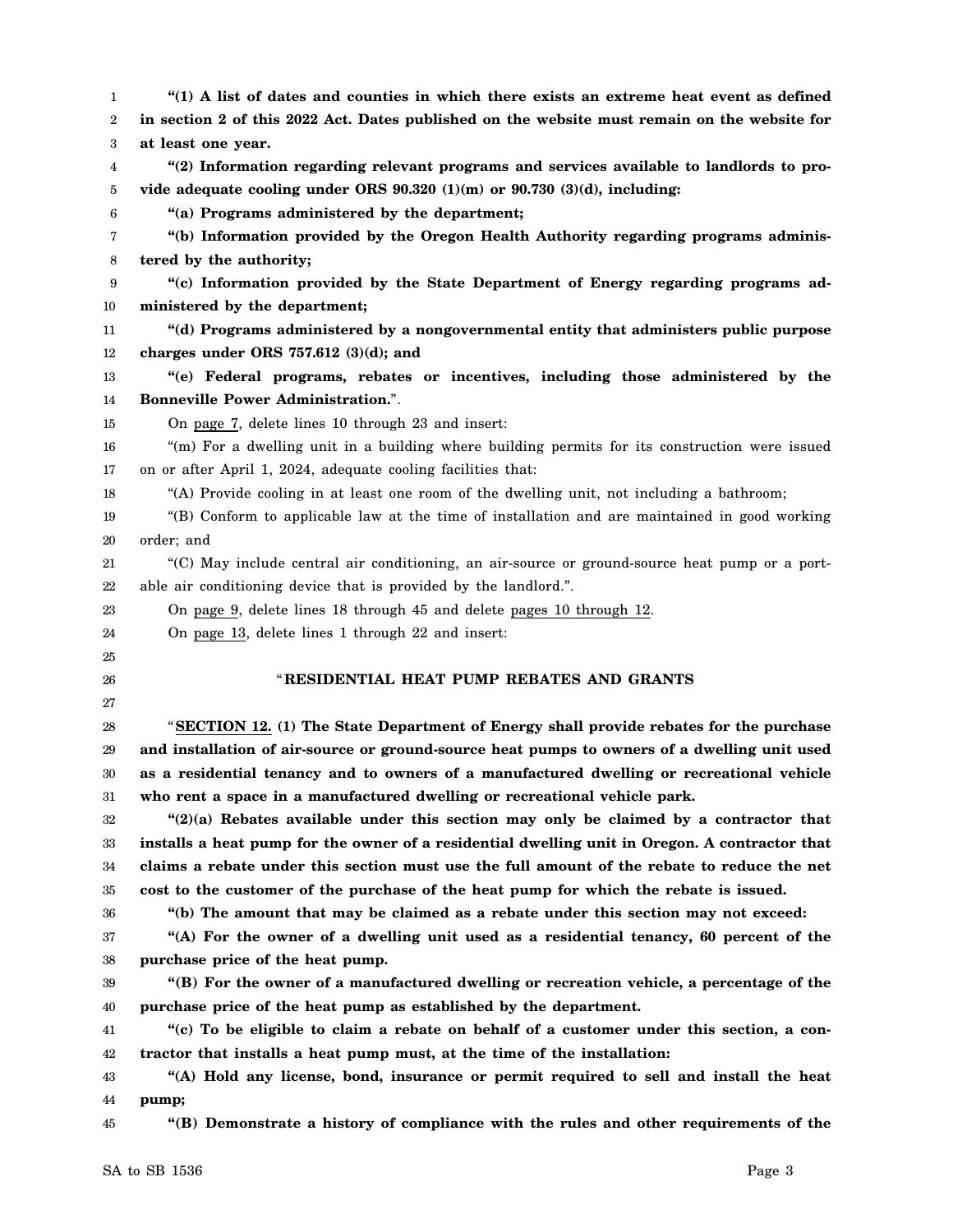1 2 3 4 5 6 7 8 9 10 11 12 13 14 15 16 17 18 19 20 21 22 23 24 25 26 27 28 29 30 31 32 33 34 35 36 37 38 39 40 41 42 43 44 45 **Construction Contractors Board, the Bureau of Labor and Industries and the Workers' Compensation Division and the Occupational Safety and Health Division of the Department of Consumer and Business Services; and "(C) Meet any other certification requirements set forth in rules adopted by the State Department of Energy. "(3) To claim a rebate under this section, a contractor must: "(a) Before installing a heat pump, apply to the department to reserve a rebate on behalf of the customer for whom the heat pump will be installed. "(b) After installing the heat pump, verify the purchase and installation of the heat pump on a form provided by the department that must contain: "(A) The location of the heat pump; "(B) A description of the heat pump; "(C) Evidence that the contractor is eligible to claim a rebate under subsection (2)(c) of this section; "(D) A statement signed by both the contractor and the customer for whom the heat pump is installed that the customer has received the full value of the rebate as a reduction in the net cost of the purchase and installation of the heat pump and that the rebate was clearly reflected on an invoice provided to the customer; "(E) The projected energy savings from the installation of the heat pump; and "(F) Any other information that the department determines is necessary. "(4) Rebates made under this section must be made from moneys in the Residential Heat Pump Fund established under section 14 of this 2022 Act. A rebate may be made only if there are moneys available in the fund to make the rebate. "(5) Pursuant to the procedures for a contested case under ORS chapter 183, the department may: "(a) Deny or revoke a contractor's eligibility to claim a rebate on behalf of a customer under this section if the department finds that: "(A) The contractor's eligibility was obtained by fraud or misrepresentation by the contractor; "(B) The contractor's performance for installation of heat pumps does not meet industry standards; or "(C) The contractor has misrepresented to customers either the program established under this section or the nature or quality of the heat pumps for which rebates are available. "(b) Revoke a rebate or a portion of a rebate made under this section if the department finds that: "(A) The rebate was obtained by fraud or misrepresentation; or "(B) The rebate was obtained by mistake or miscalculation. "(6)(a) The department may adopt rules to administer the rebate program. "(b) In adopting rules under this section, the department may coordinate or consult with: "(A) The Housing and Community Services Department, the Building Codes Division of the Department of Consumer and Business Services and any other relevant state agencies; "(B) Nonprofit organizations and utilities; and "(C) Other incentive providers. "(c) Rules adopted under this section may include: "(A) Preferences for providing rebates that benefit low and moderate income residential**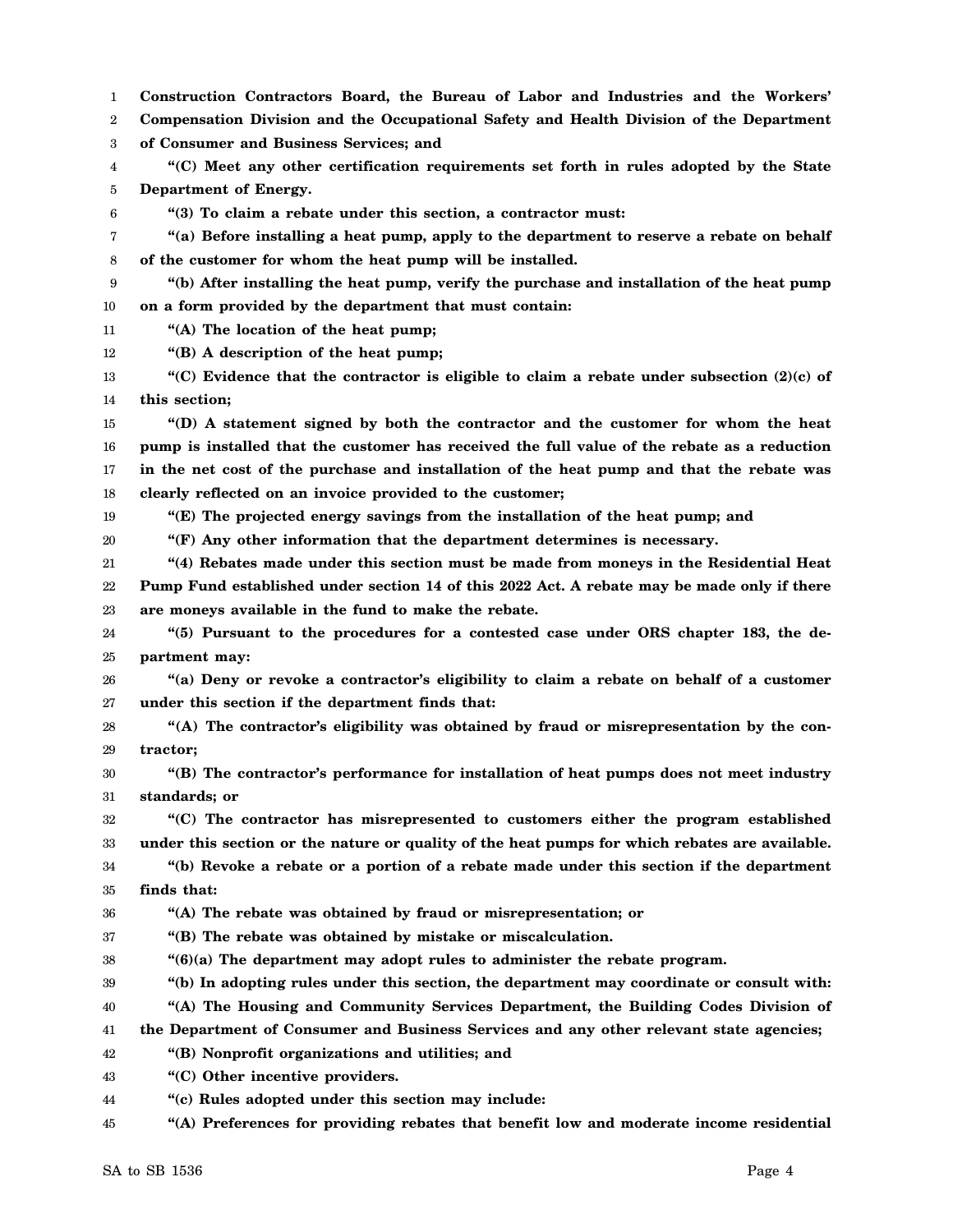1 **tenants;**

2 3 4 5 6 7 8 9 10 11 12 13 14 15 16 17 18 19 20 21 22 23 24 25 26 27 28 29 30 31 32 33 34 35 36 37 38 39 40 41 42 43 44 **"(B) Preferences for providing rebates to support heat pumps with superior energy efficiency; "(C) Provisions for determining eligibility and verification of heat pumps; and "(D) Policies and procedures for the administration and enforcement of this section and section 14 of this 2022 Act, which may include policies and procedures for audits and inspections.** "**SECTION 13. (1) The State Department of Energy shall provide grants for upgrades, including electrical and mechanical upgrades, to facilitate the installation of heat pumps for owners of a dwelling unit or a manufactured dwelling for whom a rebate has been reserved under section 12 (3)(a) of this 2022 Act. "(2) Grants made under this section must be made from moneys in the Residential Heat Pump Fund established under section 14 of this 2022 Act. A grant may be made only if there are moneys available in the fund to make the grant. "(3)(a) The department shall adopt rules to administer the grant program. "(b) In adopting rules under this section, the department may coordinate or consult with: "(A) The Housing and Community Services Department, the Building Codes Division of the Department of Consumer and Business Services, the United States Department of Energy and any other relevant agencies; "(B) Nonprofit organizations and utilities; and "(C) Other incentive providers. "(c) Rules adopted under this section must include: "(A) Preferences for providing grants that benefit low and moderate income residential tenants; "(B) Provisions for determining eligibility and verification of the upgrades; and "(C) Policies and procedures for the administration and enforcement of this section.** "**SECTION 14. (1) The Residential Heat Pump Fund is established in the State Treasury, separate and distinct from the General Fund. Moneys in the Residential Heat Pump Fund consist of: "(a) Amounts donated to the fund; "(b) Amounts appropriated or otherwise transferred to the fund by the Legislative Assembly; and "(c) Other amounts deposited into the fund from any public or private source. "(2) Moneys in the fund are continuously appropriated to the State Department of Energy to be used to provide grants and rebates under sections 12 and 13 of this 2022 Act and to pay the costs and expenses of the department related to the administration and implementation of sections 12 and 13 of this 2022 Act. "(3) In each calendar year, of the moneys available for issuing grants and rebate from the fund: "(a) 25 percent must be reserved for affordable housing providers; and "(b) 25 percent must be reserved for loans for owners of units occupied by households whose income is less than 80 percent of the area median income.** "**SECTION 15. In addition to and not in lieu of any other appropriation, there is appropriated to the State Department of Energy, for the biennium ending June 30, 2023, out of the**

45 **General Fund, the amount of \$15,000,000 for deposit into the Residential Heat Pump Fund**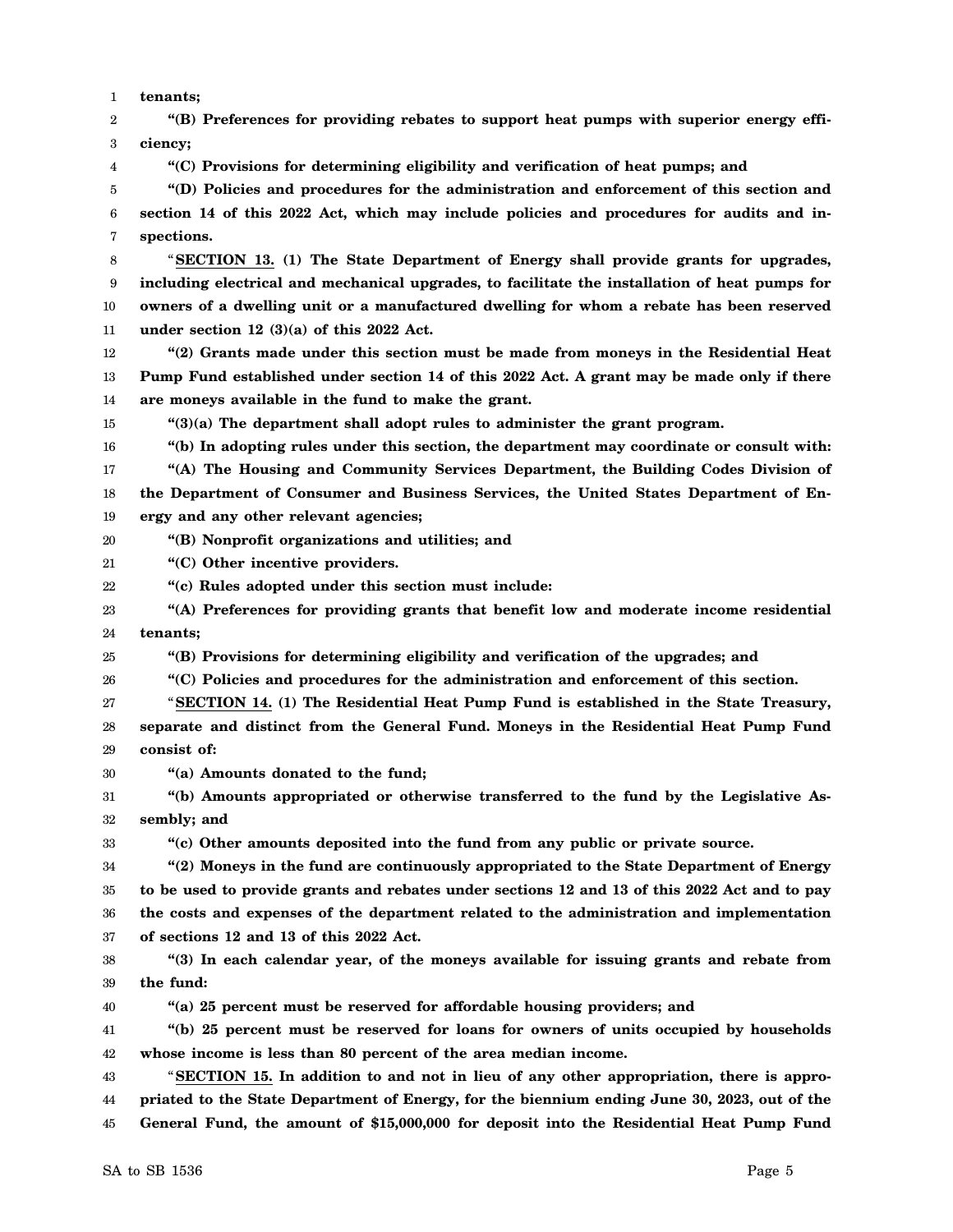| established under section 14 of this 2022 Act. |  |
|------------------------------------------------|--|
|------------------------------------------------|--|

2 "**SECTION 16. (1) Sections 12 to 15 of this 2022 Act are repealed on January 2, 2025.**

3 4 5 6 **"(2) On the date of the repeal of sections 12 to 15 of this 2022 Act under subsection (1) of this section, any moneys in the Residential Heat Pump Fund that are unexpended, unobligated and not subject to any conditions or reservations under section 12 (3)(a) of this 2022 Act are transferred to the General Fund.**

## "**COMMUNITY COOLING CENTERS**

10 11 12 13 14 15 16 "**SECTION 17. (1) The State Department of Energy shall provide grants to a nongovernmental entity that administers public purpose charges under ORS 757.612 (3)(d) to enable the nongovernmental entity to assist landlords in creating or operating, whenever there is an extreme heat event as defined in section 2 of this 2022 Act for the county of the premises, one or more private community cooling spaces available to the landlord's tenants during the extreme heat event that are on or near the premises and that maintain a temperature of not higher than 80 degrees Fahrenheit.**

## 17

7 8 9

**"(2) Assistance provided under this section may include:**

18 19 **"(a) Grants to landlords to create or operate community cooling spaces that will accommodate at least five individuals.**

20 **"(b) Information to landlords regarding:**

21 **"(A) Lists of providers and installers of suitable cooling devices;**

22 23 **"(B) Private and government programs that may be used to create or operate community cooling spaces; and**

24 25 **"(C) Best practices and model technical specifications for installing and operating various temporary and permanent community cooling spaces.**

26

**"(c) Promoting the services of the nongovernmental entity under this section.**

27 28 29 30 "**SECTION 18. In addition to and not in lieu of any other appropriation, there is appropriated to the State Department of Energy, for the biennium ending June 30, 2023, out of the General Fund, the amount of \$1,000,000, to provide grants under section 17 of this 2022 Act.**

31 32

"**COOLING NEEDS STUDY**

33 34 35 36 "**SECTION 19. (1) The State Department of Energy shall study the cooling and electrical needs of publicly supported housing as defined in ORS 456.250, manufactured dwelling parks and recreational vehicle parks. The study should detail information including but not limited to the following:**

- 37 **"(a) The prevalence of cooling facilities;**
- 38 **"(b) The need for cooling facilities;**

39 **"(c) Barriers to transitioning housing and parks to include cooling facilities; and**

40 41 **"(d) When possible, specific scenarios for properties in development or preservation to add cooling facilities.**

42 43 **"(2) The Building Codes Division of the Department of Consumer and Business Services shall provide assistance in conducting the study under this section.**

44 45 "**SECTION 20. In addition to and not in lieu of any other appropriation, there is appropriated to the State Department of Energy, for the biennium ending June 30, 2023, out of the**